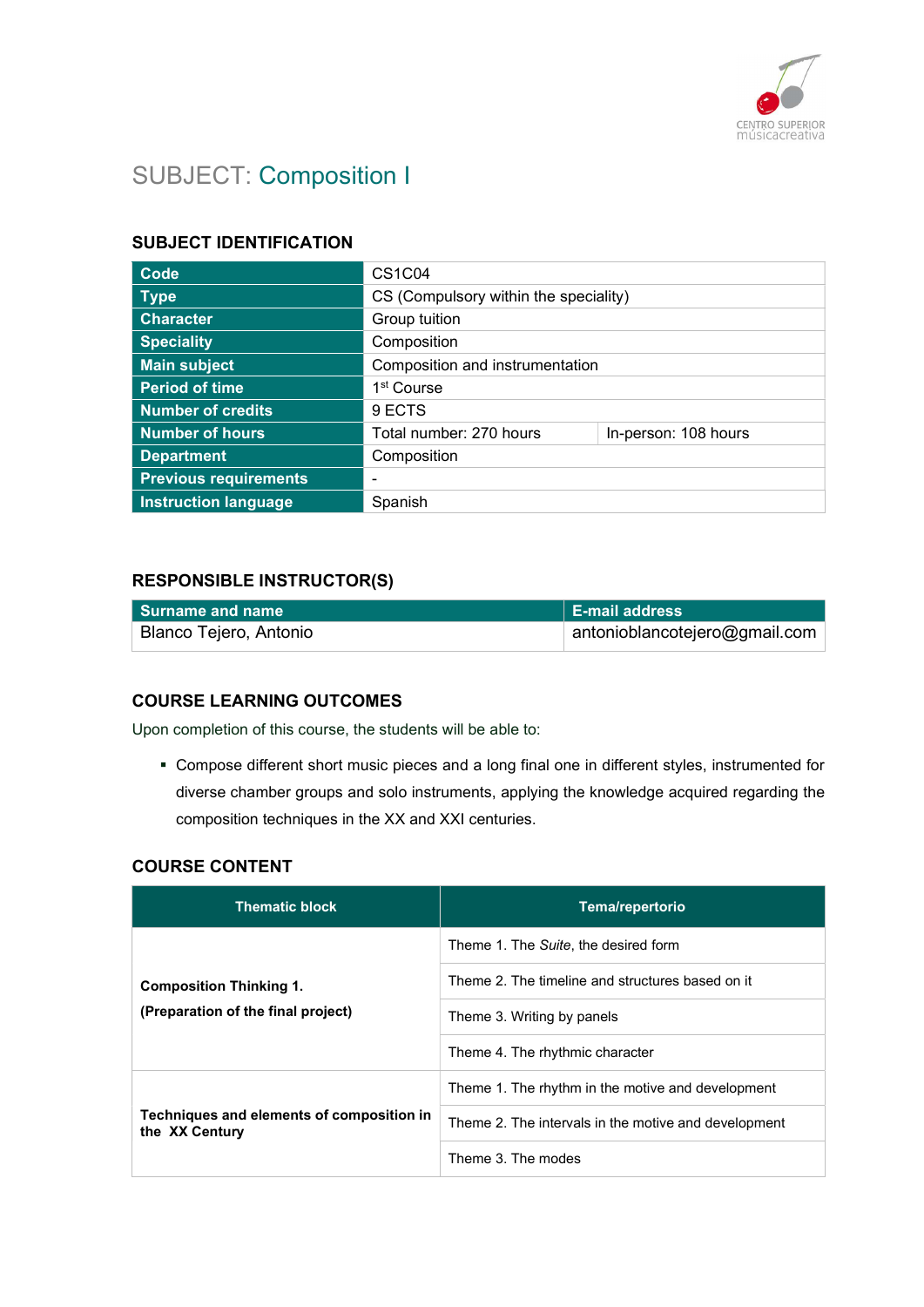

| Theme 4. Pentatonic and hexatonic scales             |
|------------------------------------------------------|
| Theme 5. Other scales                                |
| Theme 6. Chords in $3rd$ and $4th$                   |
| Theme 7. Chords in $2nd$ and chords with added notes |
| Theme 8. Polychords                                  |

## STUDENT´S STUDY HOURS PLANNING

| <b>Activity type</b>                                           | <b>Total hours</b>    |
|----------------------------------------------------------------|-----------------------|
| <b>Theoretic activities</b>                                    | 50 hours              |
| <b>Practice activities</b>                                     | 44 hours              |
| Other mandatory training activities (seminars, workshops etc.) | 8 hours               |
| <b>Test taking</b>                                             | 6 hours               |
| <b>Student self-study hours</b>                                | 120 hours             |
| <b>Practice preparation</b>                                    | 42 hours              |
| <b>Total studying hours</b>                                    | $108+162 = 270$ hours |

## **METHODOLOGY**

| <b>Theoretical activities</b>                                                | - Explanation of different techniques and elements for composition<br>- Proposal of mid-term assignments                             |
|------------------------------------------------------------------------------|--------------------------------------------------------------------------------------------------------------------------------------|
| <b>Practical activities</b>                                                  | - Listening and reading of diverse music pieces XX and XXI century.<br>- Correction and follow-up of mid-term and final assignments. |
| <b>Other training mandatory</b><br>activities (workshops,<br>seminars, etc.) | - Meet the Artists (MTA) sessions, concerts, rehearsals and other<br>relevant events linked to the subject.                          |

#### ASSESSMENT TOOLS

|                               | Participation: The students must actively participate in class, proving<br>interest and/or understanding of the content covered.                                                                                                   |
|-------------------------------|------------------------------------------------------------------------------------------------------------------------------------------------------------------------------------------------------------------------------------|
| <b>Theoretical activities</b> | Continuous evaluation: The students must fulfil the requested<br>assignments during the whole academic course, proving research<br>ability and practice synthesis skills concerning theoretical concepts<br>linked to performance. |
|                               | <b>Participation:</b> The students must actively participate in class, proving<br>interest and/or understanding of the content covered.                                                                                            |
| <b>Practical activities</b>   | Continuous evaluation: The students must fulfil the requested practical<br>assignments during the whole academic course based on to team-<br>work dynamics and also prove writing and oral skills, beside<br>performing skills.    |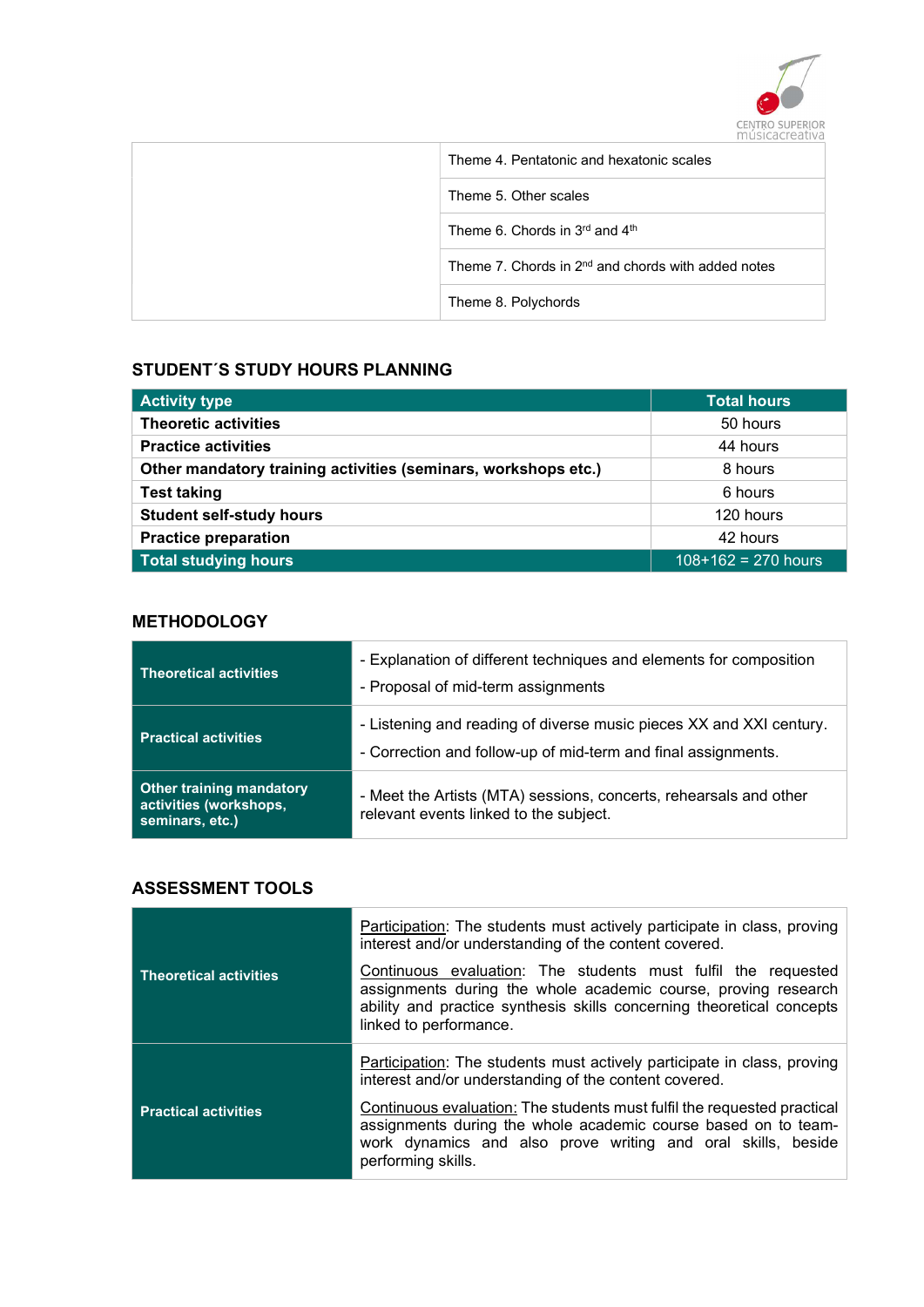

|                                    | Performance exams: The students must take at least two exams<br>during the academic course to show the practical skills acquired and<br>the practical assimilation of the course contents, following the tests<br>instructions. |
|------------------------------------|---------------------------------------------------------------------------------------------------------------------------------------------------------------------------------------------------------------------------------|
| <b>Other educational mandatory</b> | Participation: The students must actively participate in the different                                                                                                                                                          |
| activities (workshops,             | relevant events as considered by the subject instructor or by the                                                                                                                                                               |
| seminars, etc.)                    | degree coordinators.                                                                                                                                                                                                            |

## ASSESSMENT CRITERIA

| <b>Theoretical activities</b>                                                | To prove knowledge of the techniques explained in class and be able<br>to provide detailed information about each of them.                                                                                                                                 |
|------------------------------------------------------------------------------|------------------------------------------------------------------------------------------------------------------------------------------------------------------------------------------------------------------------------------------------------------|
|                                                                              | To compose 12 short music pieces with different instrumentation,<br>applying the acquired knowledge to each piece.                                                                                                                                         |
| <b>Practical activities</b>                                                  | For each theme, the student will have to compose 1 or 2 pieces of 2<br>minutes each. The instrumentation for each piece will include<br>percussion, solo piano, string duet, wood winds trio, trio with piano,<br>wind quintet, ensemble and two marimbas. |
| <b>Other training mandatory</b><br>activities (workshops,<br>seminars, etc.) | To attend and participate in the relevant events for their education<br>(Meet the artists sessions, invited professors sessions, concerts and<br>rehearsals)                                                                                               |

## GRADE DETERMINATION SYSTEM

## Grade determination system in continuous assessment

|                       | <b>Grade percentage</b> |
|-----------------------|-------------------------|
| Participation         | 10%                     |
| Continuous assessment | 30%                     |
| Mid-term exam         | 30%                     |
| Final exam            | 30%                     |
| Total                 | 100%                    |

## Grade determination system in cases of loss of continuous assessment right

|                        | <b>Grade percentage</b> |
|------------------------|-------------------------|
| Final exam             | 80%                     |
| $\tau$ <sub>otal</sub> | 80%                     |

# Grade determination system for the extraordinary assessment call

|             | Grade percentage |
|-------------|------------------|
| Retake exam | 100%             |
| Total       | 100%             |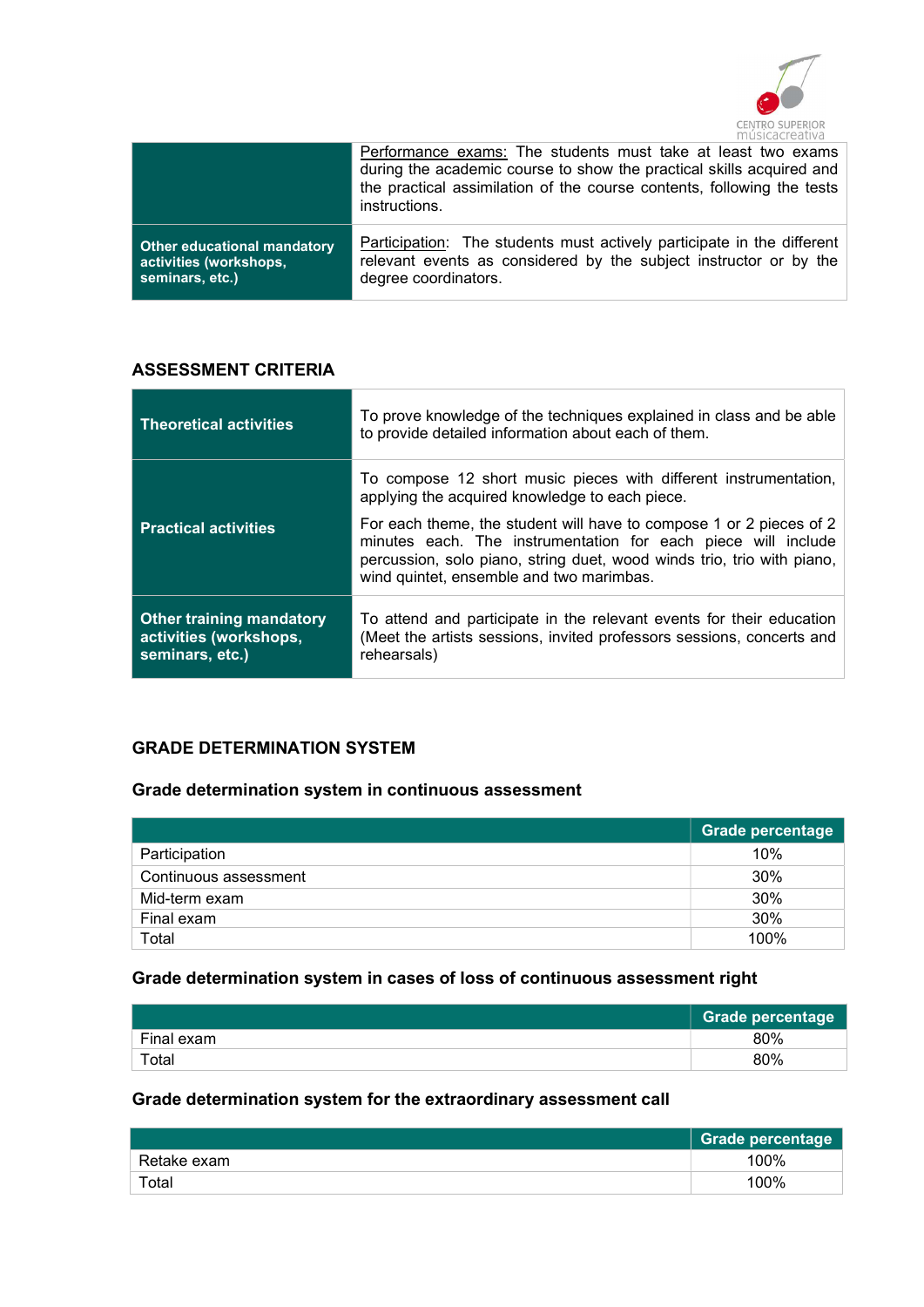

#### Grade determination system for students with disabilities

In principle, the grade determination system for students with disabilities will be carried out following the criteria set for the rest of the students, ensuring equal opportunities and conditions for all the students. However, if necessary, the instructor in charge will consider the type of disability of the concerned student. Should the situation apply, the assessment conditions will be adapted in accordance to the limitations of the corresponding disability.

These considerations will be established once the concerned student enrols in the corresponding courses. For the official records, the student and/or the student representative will be requested to present the corresponding disability report for the official accreditation.

|                       | Grade percentage |
|-----------------------|------------------|
| Participation         | 10%              |
| Continuous evaluation | 30%              |
| Mid-term exam         | 30%              |
| Final exam            | 30%              |
| Total                 | 100%             |

#### RESOURCES AND BIBLIOGRAPHY

#### Online Campus https://musicacreativa.classlife.education/

#### General bibliography

| <b>Tittle</b>    | Armonía del siglo XX                 |
|------------------|--------------------------------------|
| <b>Author</b>    | Vincent Persichetti                  |
| <b>Publisher</b> | <b>Real Musical</b>                  |
|                  |                                      |
| <b>Tittle</b>    | Teoría completa de la música         |
| <b>Author</b>    | Dionisio de Pedro                    |
| <b>Publisher</b> | <b>Real Musical</b>                  |
|                  |                                      |
| <b>Tittle</b>    | Elementos constitutivos de la música |
| <b>Author</b>    | Ernst Toch                           |
| <b>Publisher</b> | Idea Música                          |

#### Additional bibiliography

| Tittle           | La Técnica de la orquesta contemporánea |
|------------------|-----------------------------------------|
| <b>Author</b>    | Casella-Mortari                         |
| <b>Publisher</b> | Ricordi                                 |
|                  |                                         |
| Tittle           | Tratado de armonía                      |
| <b>Author</b>    | Arnold Shönberg                         |
| <b>Publisher</b> | <b>Real Musical</b>                     |

| $\sim$   |  |
|----------|--|
| mia<br>. |  |